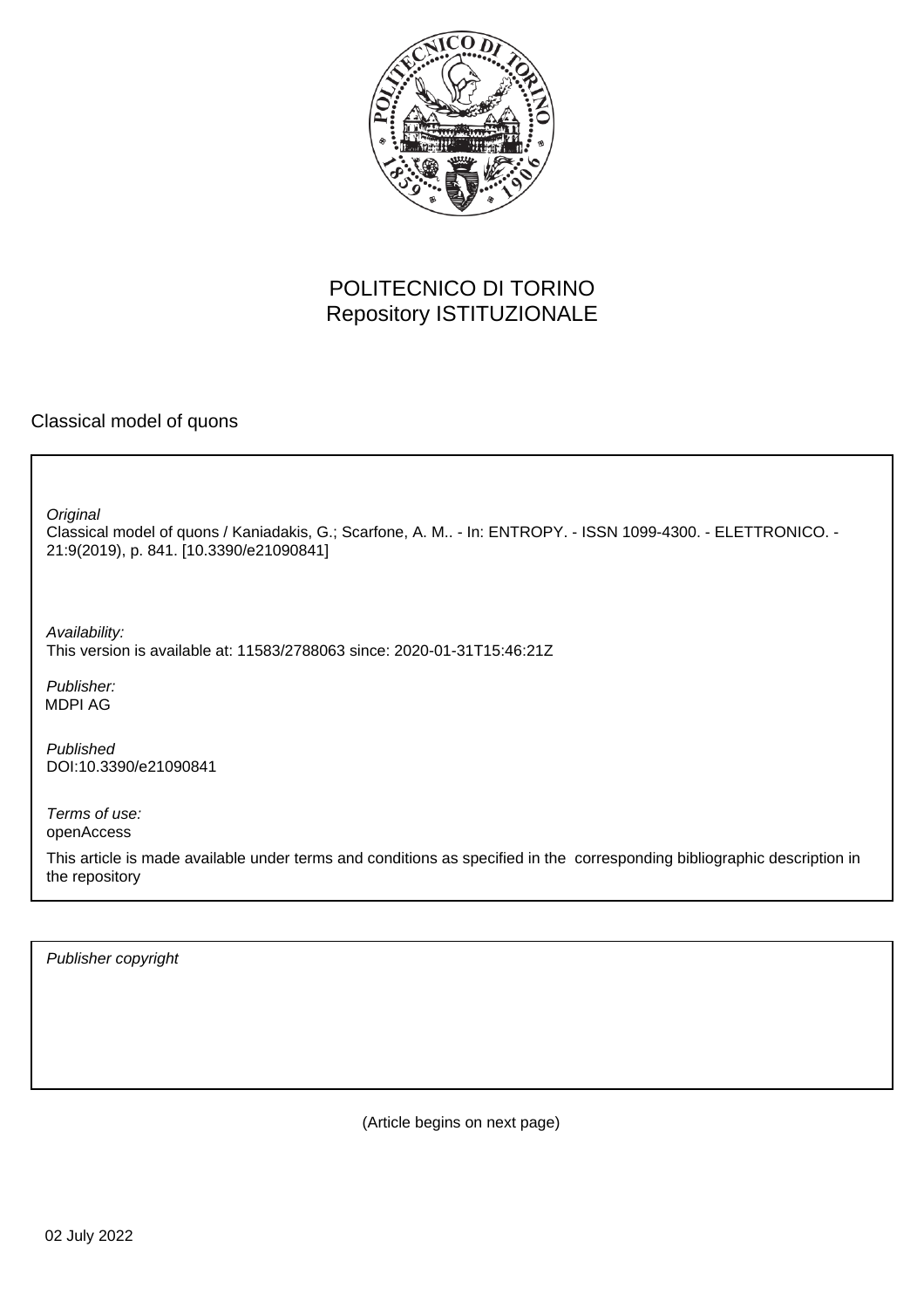



# *Article* **Classical Model of Quons**

# **Giorgio Kaniadakis 1,[\\*](https://orcid.org/0000-0003-0379-4435) and Antonio M. Scarfone [2](https://orcid.org/0000-0001-6699-5889)**

- <sup>1</sup> Dipartimento di Scienza Applicata e Tecnologia, Politecnico di Torino, Corso Duca degli Abruzzi 24, 10129 Torino, Italy
- 2 Istituto dei Sistemi Complessi, Consiglio Nazionale delle Ricerche (ISC-CNR), c/o Politecnico di Torino, Corso Duca degli Abruzzi 24, 10129 Torino, Italy
- **\*** Correspondence: giorgio.kaniadakis@polito.it; Tel.: +39-011-090-7331

Received: 29 July 2019; Accepted: 24 August 2019; Published: 27 August 2019



**Abstract:** By using the kinetic interaction principle, the quons statistics in the framework of kinetic theory is introduced. This is done by properly generalizing the inclusion/exclusion principle of standard boson and fermion statistics within a nonlinear classical model. The related nonlinear Fokker-Planck equation is introduced and the corresponding steady distribution describing quons statistics of type I and type II is derived.

**Keywords:** classical model of boson and fermion statistics; inclusion/exclusion principle; nonlinear Fokker-Planck equation; type I quon statistics; type II quon statistics

# **1. Introduction**

As is well known, one of the most fundamental theorems in quantum field theory and in quantum statistical mechanics, at the basis of many physical and chemical phenomena, is the spin-statistics theorem stated by Pauli [1,2].

This theorem fixes the statistical behavior of a many-body quantum system according to its spin. Bosons are integer spin particles whose creation and annihilation operators obey bilinear commutation relations. Their many-body wave function is symmetrical and the occupation number of particle in a given state is unlimited. On the opposite side, fermions are half-integer spin particles whose creation and annihilation operators obey bilinear anti-commutation relations. Their many-body wave function is anti-symmetric and the occupation number of the particle in a given state can never exceed the unity.

Experimental tests [3–5] have placed a straight limit to the possible violations of this theorem so that, today, it is widely accepted that elementary particles can be only bosons or fermions.

However, statistical deviations from bosons or fermions can be observed in quasi-particle excitations that occur in various condensed matter systems. Therefore, the study of physical systems that obey non-conventional statistics is one of the pillars of contemporary statistical physics [6–12]. Their interest spans from the theoretical foundation of generalized statistical mechanics [13,14], Fermi gas superfluid [15], high-temperature gas [16] and high-*T<sup>c</sup>* superconductivity [17], Laughlin particle with fractional charge related to fractional quantum Hall effect [18,19], Josephson junctions [20] and applications to quantum computation [21,22].

Basically, there are two different approaches to introduce non-conventional statistics. The first one is by modifying the bilinear algebraic relation between creation and annihilation operators and therefore the exchange factor between permuted particles. The second is by modifying the number of possible ways to put particles in a collection of single-particles state.

Within the first method we find: parastatistics [23], obtained by generalizing, respectively, the bilinear commutative and anti-commutative relation of creation annihilation operators in trilinear relation for para-Boson and para-Fermion; quons statistics of type I [24,25], with asymmetric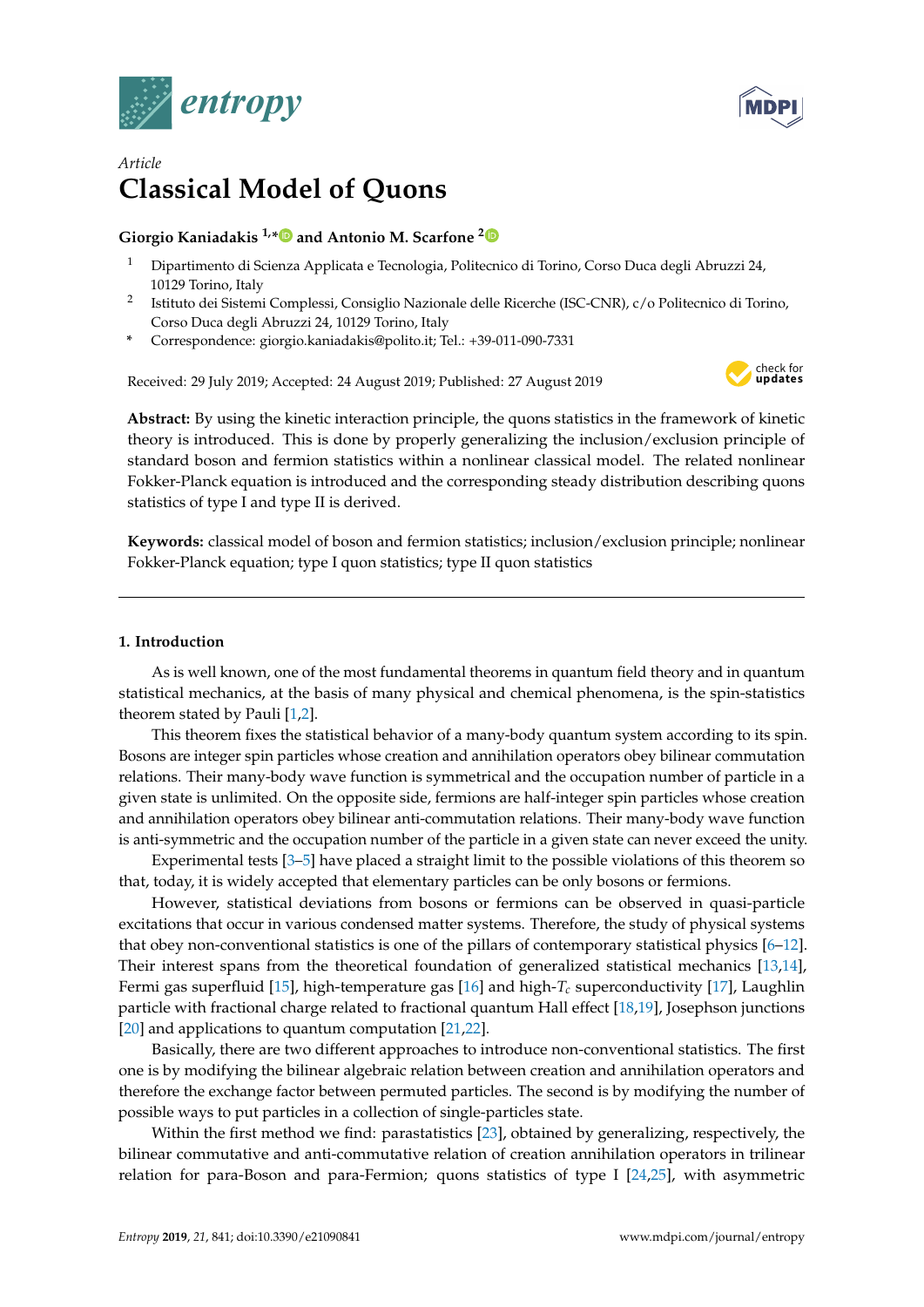*q*-numbers and type II [26,27], with symmetric *q*-numbers, obtained in the framework of *q*-deformed harmonic oscillator based on *q*-calculus [28]; fractional statistics of anyons [29–31] that are topological bi-dimensional quasi-particles derived in the framework of quantum groups arising from the study of quantum integrable systems and Yang-Baxter equation; Majorana fermions quasiparticles [32]; and Gentilionic statistics [33], obtained by using the permutation group theory with the indistinguishability principle of identical particles in the framework of non relativistic quantum mechanics.

Differently, within the second approaches we find: Haldane-Wu statistics [34,35], including semion [36], obtained by generalizing Pauli exclusion principle; intermediate statistics by Gentile [37], derived in a thermodynamical context by assuming that the maximum occupation particle number of an energy level is between one (standard fermions) and infinity (standard bosons); and more recently the interpolating boson-fermion statistics [38–42], used to study non relativistic quantum systems that obey to a generalized inclusion/exclusion principle, obtained by modifying the dependency of the transition probability from the occupation particle number of the starting and the arriving site [43,44].

In this paper, we propose an algebraic approach to introduce non-conventional statistics within a semiclassical kinetic framework. Following the kinetic interaction principle proposed in [43], which fixes the form of the transition probability  $\pi(t, v_i \rightarrow v_{i+1})$  in such a way to take into account its dependence on the particle population of the starting site  $a(f_i)$  and of the arrive site  $b(f_{i+1})$ , we obtain a nonlinear Fokker-Planck equation describing the particle evolution.

In standard boson and fermion statistics, the inclusion/exclusion principle is taken into account by the relation

$$
b(f) \mp a(f) = 1.
$$
 (1)

In fact, when,  $a(f) = f$  is fixed, it follows  $b(f) = 1 \pm f$ , and the Bose (+) and Fermi (-) factors are obtained.

The relation (1) can be generalized in

$$
b(f) \bigoplus a(f) = 1 \tag{2}
$$

where  $x \oplus y$  is a deformed composition law, depending on a deformation parameter  $\xi$ , and is reduced to the standard sum and subtraction in a suitable limit  $\xi \to \xi_0$ . Equation (2) defines the functional dependence between *a*(*f*) and *b*(*f*), and fixes the steady particle distribution. The relationship between the generalized composition law  $x \oplus y$  and the induced statistics is the main goal of this work.

The plane of the paper is as follows. In the next Section 2, we briefly recall the kinetic interaction principle used to introduce the nonlinear Fokker-Planck equation governing the time evolution of the particles system toward the equilibrium. Section 3 contains our main result. Non-conventional statistics are introduced by means of a generalized composition law between the functions *a*(*f*) and *b*(*f*), which introduces nonlinear terms in the Fokker-Planck equation and then modifies substantially its steady state solution. Several well known statistics can be easily derived within this algebraic approach and new statistics can be obtained through the introduction of suitable composition laws. This is discussed in the subsequent Sections  $4$  and  $5$ , which introduce, within the present formalism, type II quons statistics and type I quons statistics, respectively. In the last Section 6 we report our conclusions.

### **2. The Exclusion-Inclusion Principle**

Let us consider a classical stochastic Markovian process in the *n*-dimensional velocity space. It is described by the distribution function  $f \equiv f(t, v)$  which obeys the Pauli master equation

$$
\frac{\partial f}{\partial t} = \int \left[ \pi(t, v' \to v) - \pi(t, v \to v') \right] d^n v' \,. \tag{3}
$$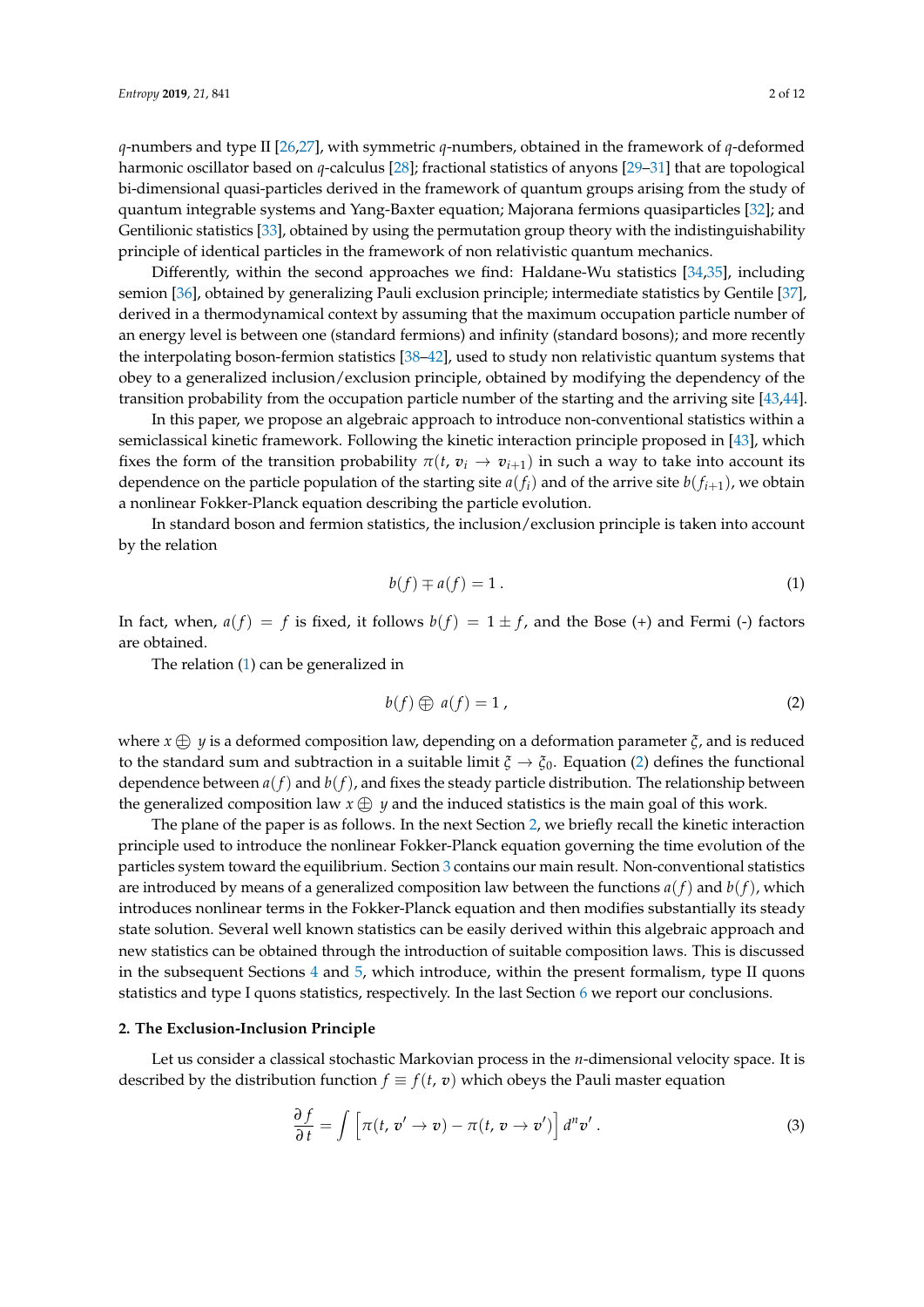According to the kinetic interaction principle the transition probability  $\pi(t, v \to v')$ , from the site  $v$  to the site  $v'$ , can be written in

$$
\pi(t, v \to v') = W(t; v, v') a(f(v)) b(f(v')). \qquad (4)
$$

This quantity defines a special interaction between the particles of the system that involve, separately and/or together, the two-particle bunches entertained at the start and arrival sites. It is factorized into the product of three terms. The first term  $W(t; v, v')$  is the transition rate that depends on the nature of the interaction between the particles and the bath, and is a velocity function of the starting *v* and arrival  $v'$  sites. The second factor  $a(f) \equiv a(f(v))$  is an arbitrary function of the particle population of the starting site and satisfies the condition  $a(0) = 0$  because, if the initial site is empty, the transition probability is equal to zero. Without loss of generality, we can always impose on *a*(*f*) the further condition  $a(1) = 1$  by re-scaling the function  $a(f)$  and opportunely redefining the quantity  $W(t; v, v')$ . The last factor  $b(f) \equiv b(f(v))$  is an arbitrary function of the arrival site population and satisfies the condition  $b(0) = 1$  since the transition probability does not depend on the arrival site if, in it, particles are absent. The expression of the function  $b(f)$  plays a very important role as it allows us to introduce a sort of inclusion/exclusion effect in the system stimulating or inhibiting the transition to the arrival site, as a consequence of the interactions originated from collective effects.

Accounting for Equation (4), by using the Kramer-Moyal expansion, the Pauli master equation can be transformed in the following Fokker-Planck equation

$$
\frac{\partial f}{\partial t} = \mathbf{\nabla} \cdot \left[ D a(f) b(f) \mathbf{\nabla} \left( \beta U + \ln \frac{a(f)}{b(f)} \right) \right],
$$
\n(5)

where  $\nabla \equiv (\partial/\partial v_1, \dots, \partial/\partial v_n)$  is the gradient operator in the velocity space, *D* is the diffusion coefficient,  $\beta = 1/k_B T$  the inverse temperature and  $U = \frac{1}{2} m v^2$  is the single particle kinetic energy.

Equation (5) can be rewritten in

$$
\frac{\partial f}{\partial t} = \nabla \cdot \left( D \, m \, \beta \, \gamma(f) \, v + D \, \Omega(f) \, \nabla f \right),\tag{6}
$$

where

$$
\gamma(f) = a(f) b(f) , \qquad (7)
$$

affects the drift current  $j_{\text{drift}} = D m \beta \gamma(f) v$ , while

$$
\Omega(f) = b(f) \frac{\partial a(f)}{\partial f} - a(f) \frac{\partial b(f)}{\partial f}, \qquad (8)
$$

models the diffusion current  $j_{\text{diff}} = D \Omega(f) \nabla f$ . The functions  $\gamma(f)$  and  $\Omega(f)$  are scalar quantities depending only on *f*(*t*, *v*). In this way, both drift and diffusion current depend, in a nonlinear manner, on the distribution function through the population of the starting and arrival site.

The stationary distribution of the system described by Equation (5) follows from the condition

$$
\frac{\partial f}{\partial t} = 0 \,, \tag{9}
$$

that, without loss of generality, implies the reletion

$$
\beta U + \ln \frac{a(f)}{b(f)} = \beta \mu \tag{10}
$$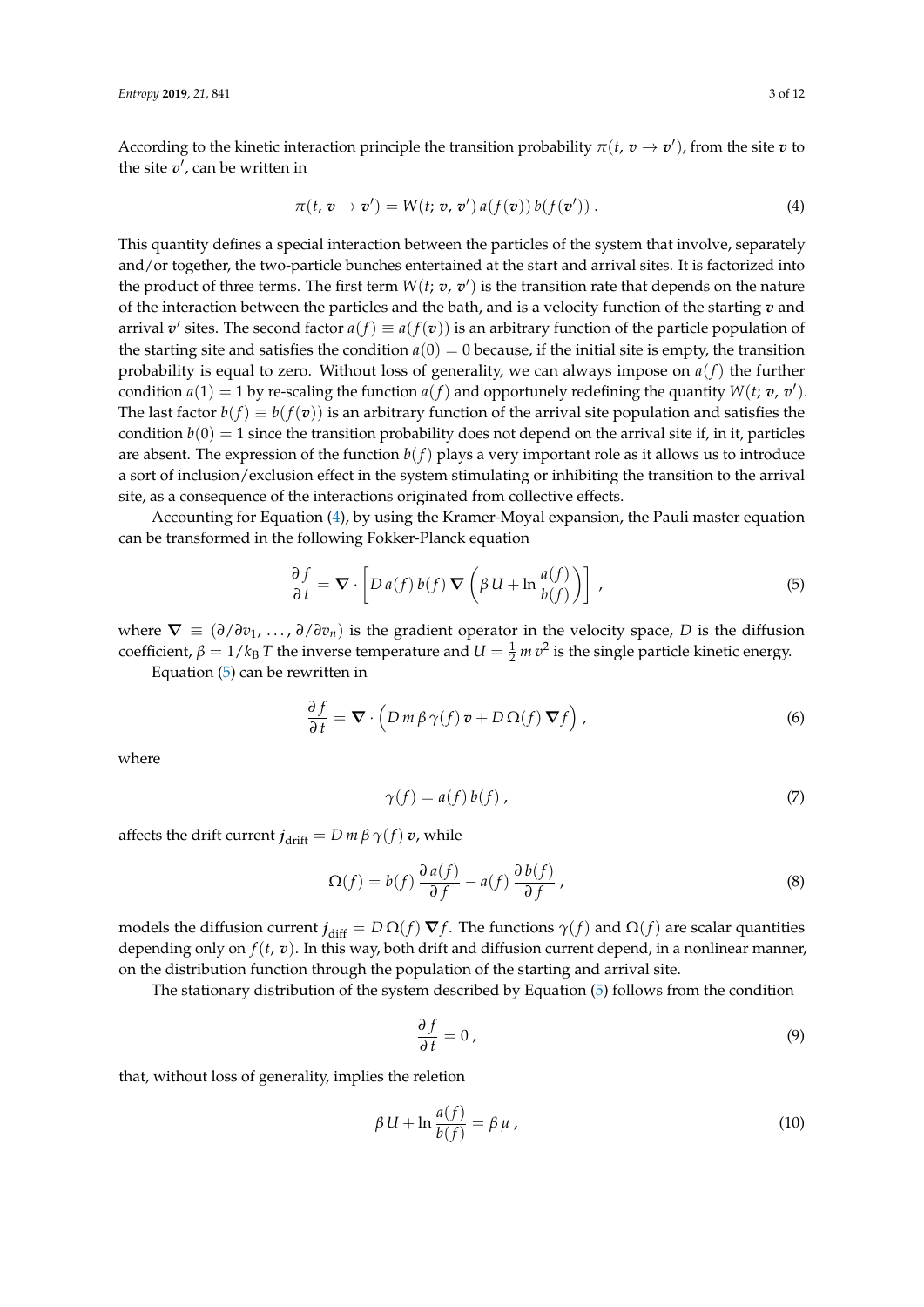where  $\mu$  is a constant. This last, can be rewritten in

$$
\frac{a(f)}{b(f)} = e^{-\epsilon} \,. \tag{11}
$$

which defines implicitly the statistical distribution of the steady state of the system, where  $\epsilon$ *β* (*U* − *µ*), with *µ* the chemical potential fixed by the normalization of the distribution function.

As well known, Fokker-Planck equation (5) is strictly related to a generalized entropic form, as discussed in [43], so that the steady state obtained from Equation (11) can also be obtained starting from an optimizing program performed to the corresponding entropic form.

## **3. Generalized Exclusion-Inclusion Principle**

The kinetics of already known statistics can be derived from ansatz (4) by choosing opportunely the functions  $a(f)$  and  $b(f)$ . For instance, the bosons and fermions statistics follow, in the quasi-classical picture, by posing

$$
a(f) = f \tag{12}
$$

$$
b(f) = 1 \pm f. \tag{13}
$$

The corresponding Fokker-Planck equation for quasi-classical Bose and Fermi particles reads

$$
\frac{\partial f}{\partial t} = \mathbf{\nabla} \cdot \left( D \, m \, \beta \, f \left( 1 \pm f \right) \, v + D \, \mathbf{\nabla} f \right),\tag{14}
$$

that describes a drift-diffusion process with a constant diffusive current, being  $\Omega(f) = 1$ , and a nonlinear drift term. The corresponding steady state

$$
f(\epsilon) = \frac{1}{e^{\epsilon} \mp 1} \,,\tag{15}
$$

follows by solving Equation  $(11)$  with the position  $(12)$  and  $(13)$ .

To go one step further and introduce more general statistics, let us observe that Equation (13) actually may be rewritten in the two equivalent forms

$$
b(f) = 1 \pm a(f) \tag{16}
$$

or, alternatively

$$
b(f) = a(1 \pm f). \tag{17}
$$

However, it is easy to see that, although both of these formulations are equivalent for  $a(f) = f$ , for another choice of  $a(f)$  different from the identity, Equations (16) and (17) in general do not coincide.

To overcome this problem and have a consistent relationship between the functions  $a(f)$  and  $b(f)$ , we introduce a generalized operation  $x \oplus y$  to denote a new composition law between real numbers, hereinafter named deformed sum. It depends on a deformation parameter *ξ* such that the generalized sum  $\oplus$  reduces to the ordinary sum  $+$  in a suitable limit  $\xi \to \xi_0$ , that is  $x \oplus y \to x + y$ .

Reasonably, a deformed sum  $x \oplus y$  should preserve the main proprieties of standard sum like commutativity,  $x \oplus y = y \oplus x$ ; associativity  $x \oplus (y \oplus z) = (x \oplus y) \oplus z$ ; the existence of neutral element  $x \oplus 0^* = 0^* \oplus x = x$ ; the opposite  $x \oplus \overline{x} = \overline{x} \oplus x = 0^*$ , where, in general,  $0^* \neq 0$  and  $\overline{x} \neq -x$ . Equipped with these properties, the algebraic structure  $\mathcal{A} \equiv (\oplus : \Re \times \Re \rightarrow \Re)$  forms an Abelian group.

In this way, a deformed subtraction can be introduced as the inverse operation of the deformed sum, that is  $x \ominus y \equiv x \oplus \overline{y}$ .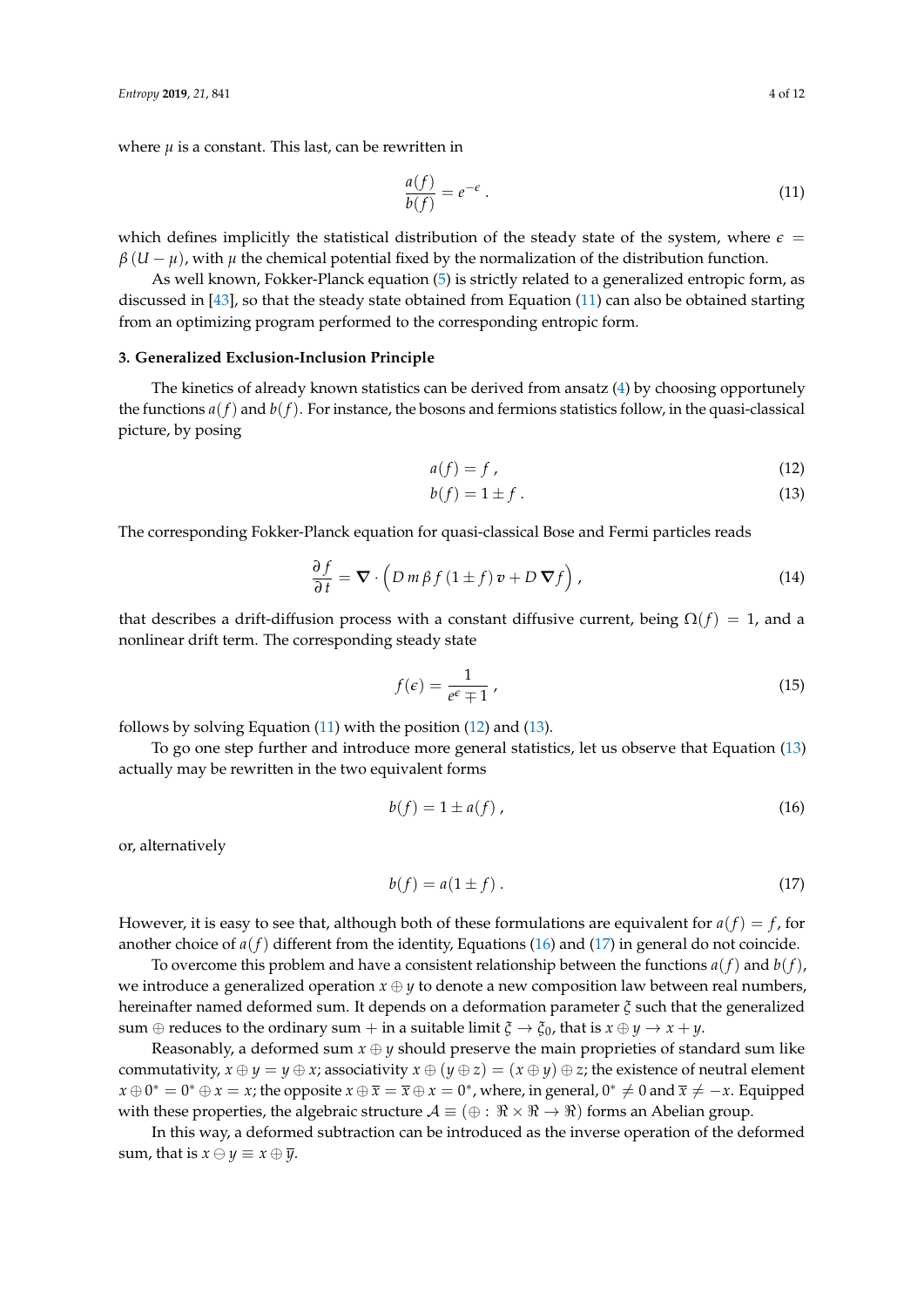Within the algebra  $A$ , we can generalize Equations (16) and (17) in

$$
b(f) = 1 \oplus a(f) \tag{18}
$$

$$
b(f) = a(c \pm f), \tag{19}
$$

where *c* is a constant depending on the deformation parameter that must reduce to the identity in the *ξ* → *ξ*<sup>0</sup> limit.

Consistently, by requiring that both Equations (18) and (19) define the same function  $b(f)$  for any choice of  $a(f)$ , we obtain the following functional equation

$$
1 \oplus a(f) = a(c \pm f). \tag{20}
$$

Thus, the generalized composition  $\bigoplus$  fixes univocally the function  $a(f)$ . In fact, by posing

$$
x \oplus y = a\left(a^{-1}(x) \pm a^{-1}(y)\right),\tag{21}
$$

we easily realize that Equations (18) and (19) coincide each to the other whenever we choose  $c = a^{-1}(1)$ .

According to definition (21), the neutral element is given by  $0^* \equiv a(0)$  while the opposite is  $\overline{x} \equiv a(-a^{-1}(x)).$ 

Clearly, Equation (20) imposes  $a(f)$ , and then  $b(f)$ , to depend on the deformation parameter too so that, as expected in the  $\xi \to \xi_0$  limit, these functions behave like  $a(f) \to f$  and  $b(f) \to 1 \pm f$ , respectively.

Notice also that ansatz (21) requires that  $a(x)$  be a monotonic, and then invertible, function at least in the range [0, 1] of a distribution function.

Based on the algebra  $A$ , we can introduce several relevant generalized functions. Among them, the generalized exponential  $E(x) \in \mathbb{R}^+$ , defined in

$$
E(x) = \exp\left(a^{-1}(x)\right),\tag{22}
$$

that satisfies the relation

$$
E(x \oplus y) = E(x) E(y), \qquad (23)
$$

as well as its inverse function, the generalized logarithm  $L(x)$  for  $x \in \mathbb{R}^+$ , with  $L(E(x)) = E(L(x)) = x$ , defined in

$$
L(x) = a(\ln(x)) \tag{24}
$$

that satisfies the dual relation

$$
L(xy) = L(x) \oplus L(y). \tag{25}
$$

In the  $\xi \to \xi_0$  limit, in which  $\oplus$  reduces to the standard sum, both the functions  $E(x)$  and  $L(x)$  reduce to the standard exponential and logarithm, respectively and Equations (23) and (25) reproduce the well know algebraic relation of standard exponential and logarithm functions.

# **4. Type II Quons**

Within the formalism introduced above, let us now derive some statistics starting from deformed algebras already proposed in literature.

To start with, let us consider the *κ*-sum [43] defined in

$$
x \oplus y = x \sqrt{1 + \kappa^2 y^2} + y \sqrt{1 + \kappa^2 x^2} \,, \tag{26}
$$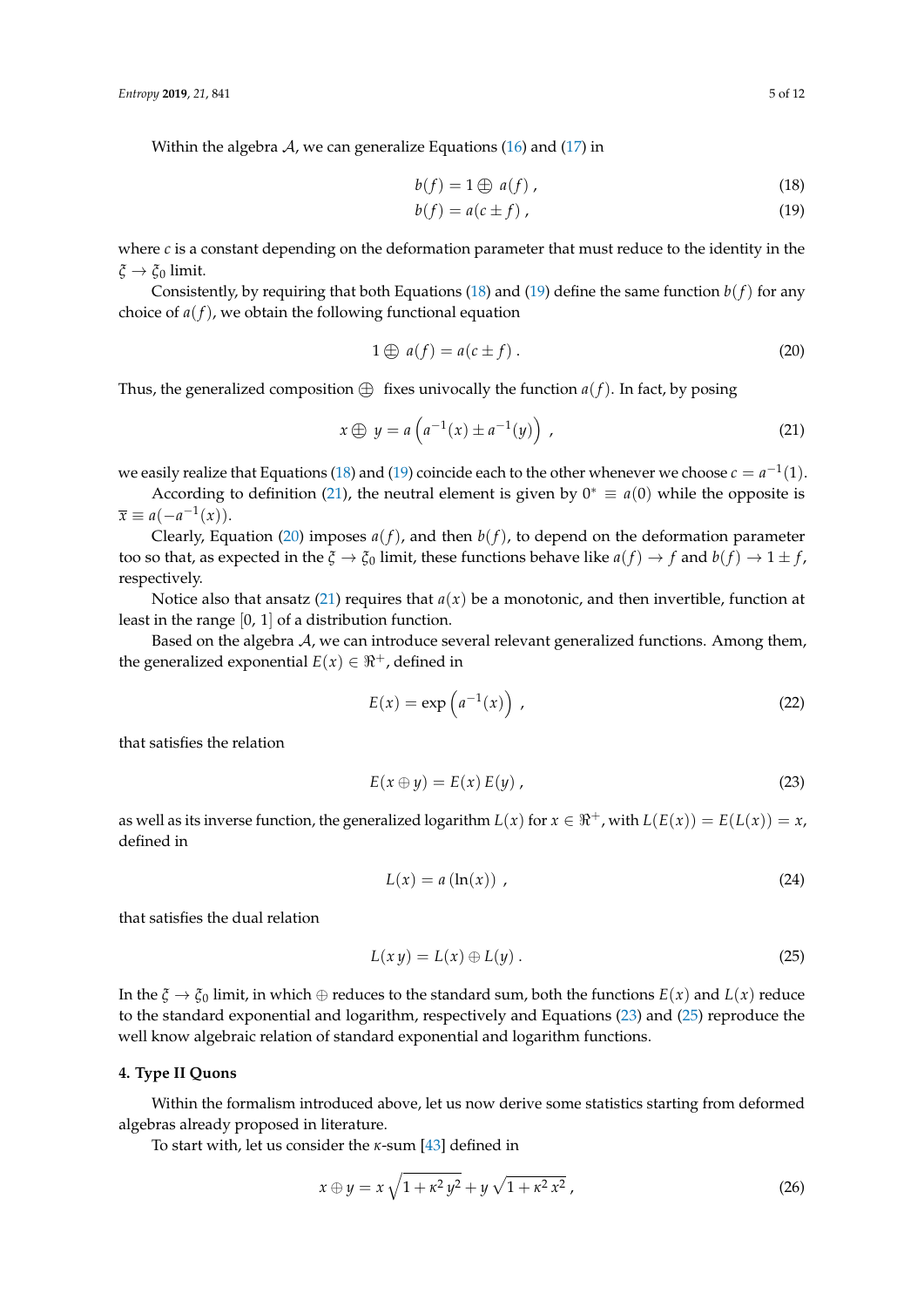whose deformation parameter  $\zeta \equiv \kappa$  is limited to  $|\kappa| \leq 1$  and the *κ*-sum recovers the standard sum in the  $\kappa \to 0$  limit.

The above *κ*-sum is the momenta relativistic additivity law of special relativity and plays a central role in the construction of *κ*-statistical mechanics [45].

According to Equation (21), the function  $a(x)$  should be determined from the relation

$$
a^{-1}(x \oplus y) = a^{-1}(x) + a^{-1}(y).
$$
 (27)

In order to solve this functional equation we use the following identity

$$
x = \frac{1}{\kappa} \sinh\left(\operatorname{arcsinh}\left(\kappa x\right)\right) \,,\tag{28}
$$

in the r.h.s. of Equation (26) that becomes

$$
x \oplus y = \frac{1}{\kappa} \sinh \left( \operatorname{arcsinh} \left( \kappa x \right) \right) \sqrt{1 + \left( \sinh \left( \operatorname{arcsinh} \left( \kappa y \right) \right) \right)^2} + \frac{1}{\kappa} \sinh \left( \operatorname{arcsinh} \left( \kappa y \right) \right) \sqrt{1 + \left( \sinh \left( \operatorname{arcsinh} \left( \kappa x \right) \right) \right)^2} = \frac{1}{\kappa} \sinh \left( \operatorname{arcsinh} \left( \kappa x \right) \right) \cosh \left( \operatorname{arcsinh} \left( \kappa y \right) \right) + \frac{1}{\kappa} \sinh \left( \operatorname{arcsinh} \left( \kappa y \right) \right) \cosh \left( \operatorname{arcsinh} \left( \kappa x \right) \right) = \frac{1}{\kappa} \sinh \left( \operatorname{arcsinh} \left( \kappa x \right) + \operatorname{arcsinh} \left( \kappa y \right) \right).
$$
\n(29)

This means that

$$
\operatorname{arcsinh}\left(\kappa(x\oplus y)\right) = \operatorname{arcsinh}\left(\kappa x\right) + \operatorname{arcsinh}\left(\kappa y\right). \tag{30}
$$

which forces us to define

$$
a^{-1}(x) = \frac{1}{\kappa} \operatorname{arcsinh}(\kappa x) \quad \Rightarrow \quad a(x) = \frac{\sinh(\kappa x)}{\kappa} \,. \tag{31}
$$

It is worth observing that function *a*(*x*), derived in our approach within the *κ*-algebra, has already been studied in literature starting from [26,27] where quon statistics of type II has been introduced from a Hermitian version of the *q*-oscillator algebra of creation and annihilation operators.

In fact, recalling that algebra of type II quons is based on the symmetric *q*-numbers

$$
[x] = \frac{q^x - q^{-x}}{q - q^{-1}} \,, \tag{32}
$$

which are invariant under the exchange  $q \to 1/q$ ; it is easy to verify as definition (32) is related to function (31) according to

$$
[x] = \frac{a(x)}{a(1)}.
$$
\n<sup>(33)</sup>

with  $\kappa = \ln q$ .

Within the *κ*-algebra the generalized exponential reads  $E(x) \equiv \exp_{\kappa}(x)$  and analogously the generalized logarithm reads  $L(x) \equiv \ln_{\kappa}(x)$ , where

$$
\exp_{\kappa}(x) = \left(\sqrt{1 + \kappa^2 x^2} + \kappa x\right)^{1/\kappa},\tag{34}
$$

$$
\ln_{\kappa}(x) = \frac{x^{\kappa} - x^{-\kappa}}{2\,\kappa} \,,\tag{35}
$$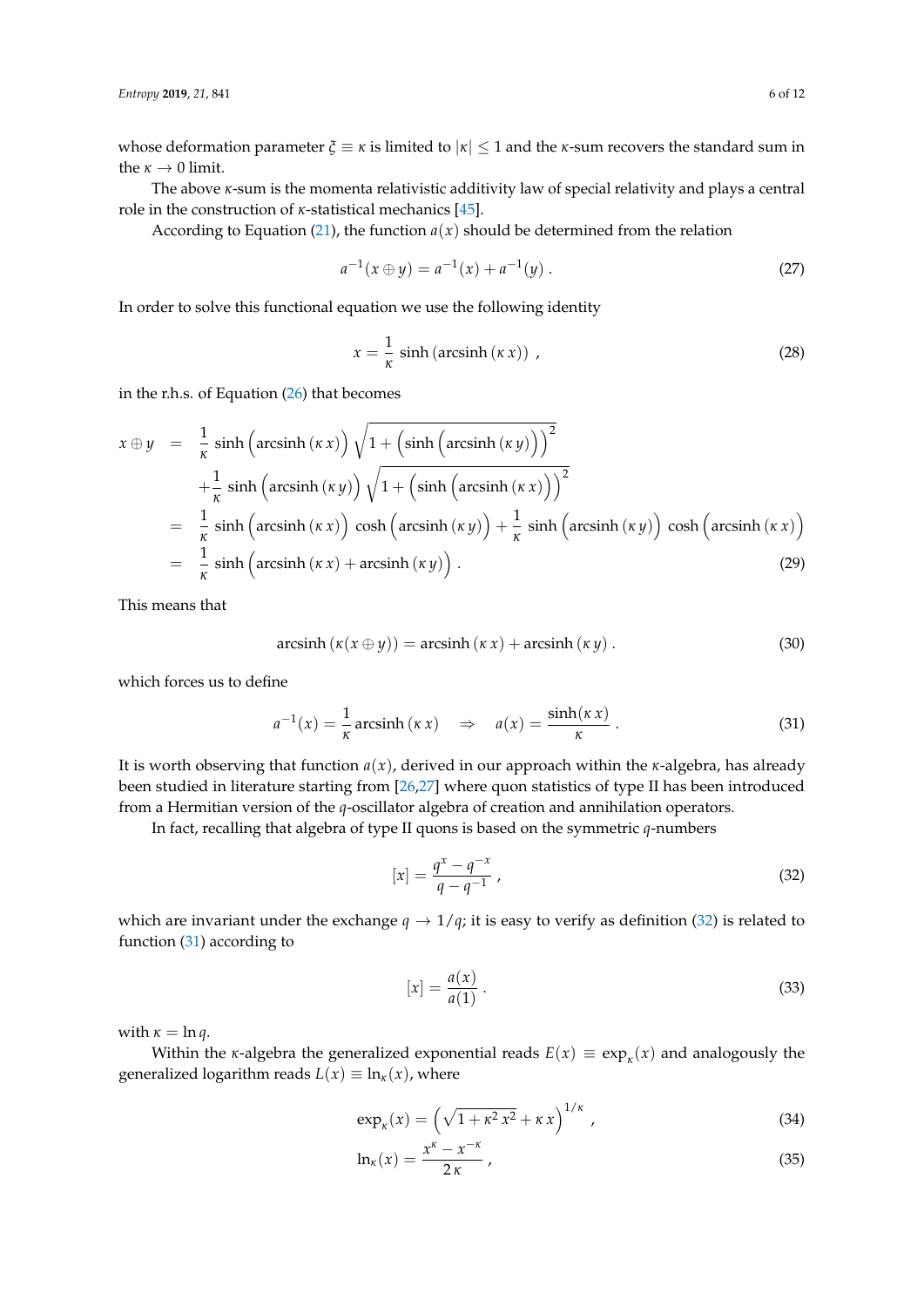and fulfill relations (23) and (25), respectively, with the *κ*-sum given in (26).

The deformed-subtraction is given in

$$
x \ominus y \equiv x \sqrt{1 + \kappa^2 y^2} - y \sqrt{1 + \kappa^2 x^2} \,, \tag{36}
$$

being, in this case,  $0^* \equiv 0$  and  $\bar{x} \equiv -x$ .

The function  $a(f)$  given in Equation (31) defines univocally the function  $b(f)$  throughout Equations (18) or (19) with  $c = \arcsinh(\kappa)/\kappa$ .

Therefore, the nonlinear kinetic underling type II quons statistics is depicted by a linear Fick diffusive current

$$
j_{\text{diff}} = D \, \nabla \, f \,, \tag{37}
$$

with a constant diffusive coefficient. In fact, it is straightforward to verify from Equation (8) that in this case  $\Omega = 1$  [46]. Thus, like standard bosons and fermions, type II quons also undergo classical diffusive process governed by a linear diffusion current.

The corresponding nonlinear Fokker-Planck equation becomes

$$
\frac{\partial f}{\partial t} = \mathbf{\nabla} \Big( D \, m \, \beta \, \gamma(f) \, v + D \, \mathbf{\nabla} \, f \Big) \,, \tag{38}
$$

where

$$
\gamma(f) = \gamma_+ e^{2\kappa f} + \gamma_- e^{-2\kappa f} + \gamma_0 \,, \tag{39}
$$

with

$$
\gamma_{+} = \frac{\pm\sqrt{1+\kappa^2}+\kappa}{4\kappa^2} \,, \qquad \gamma_{-} = \frac{\pm\sqrt{1+\kappa^2}-\kappa}{4\kappa^2} \,, \qquad \gamma_{0} = -\gamma_{+} - \gamma_{-} \,.
$$
 (40)

The steady state follows from Equation (11), that in this case reads

$$
\frac{\sinh(\kappa f)}{\sinh(\arcsinh(\kappa) \pm \kappa f)} = e^{-\epsilon},\tag{41}
$$

that solved for  $f(\epsilon)$  gives

$$
f(\epsilon) = \frac{1}{\kappa} \operatorname{arctanh}\left(\frac{\kappa}{e^{\epsilon} \mp \sqrt{1 + \kappa^2}}\right) \,. \tag{42}
$$

As easy check, in the  $\kappa \to 0$  limit, functions  $a(f)$  and  $b(f)$  reduce to the one of standard bosons and fermions (12) and (13), as well as the nonlinear Fokker-Planck equation (38) reduces to Equation (14) and, in the same limit, the steady state (42) reproduces distribution (15).

# **5. Type I Quons**

As known, type I quons firstly studied in [23], are based on the asymmetric version of *q*-numbers

$$
[x]_q = \frac{q^x - 1}{q - 1},
$$
\n(43)

that is strictly related to the *q*-calculus introduced by Jackson [28]. In the present context, type I quons can be derived starting from the following deformed sum

$$
x \oplus y = x + y + (q - 1)xy, \tag{44}
$$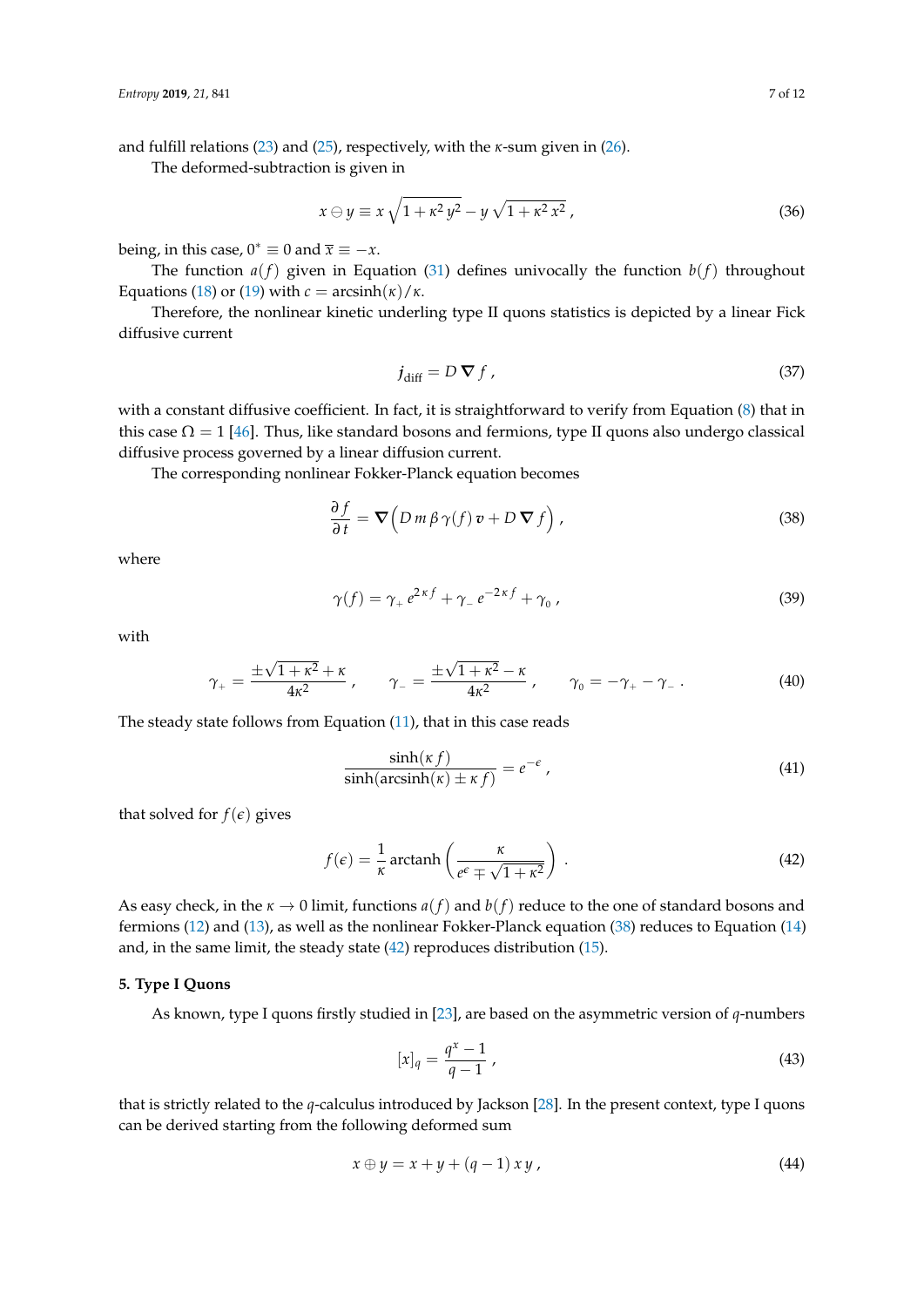emerging also in the context of generalized statistical mechanics [47]. The deformation parameter *ξ* ≡ *q*, is restricted to *q* ≥ 0 and the *q*-sum recovers the standard sum in the *q* → 1 limit.

Equation (44) can be rewritten in

$$
x \oplus y = \frac{[1 + (q-1)x][1 + (q-1)y] - 1}{q-1},
$$
\n(45)

so that

$$
1 + (q - 1) (x \oplus y) = [1 + (q - 1) x] [1 + (q - 1) y], \qquad (46)
$$

which forces us to define the quantity

$$
a^{-1}(x) = \frac{1}{\ln q} \ln(1 + (q - 1)x), \qquad (47)
$$

and its inverse  $a(x)$  coincides with function defined in Equation (43), that is

$$
a(x) \equiv [x]_q \,. \tag{48}
$$

Asymmetric *q*-numbers have been employed in [23–25] to introduce quon statistics of type I starting from the *q*-generalization of the quantum oscillator algebras of creation and annihilation operators, like for the type II.

However, the algebra of asymmetric *q* numbers differs from those of the symmetric one since

$$
\overline{[x]}_q = -q^{-x} [x]_q , \qquad (49)
$$

being, in general  $0^* = 0$  and

$$
\overline{x} = -\frac{x}{1 + (q - 1)x},\tag{50}
$$

that is, the opposite in  $A \equiv (\bigoplus_q R)$  does not coincides with the opposite of the ordinary algebras in  $\Re$ like in the symmetric case.

Within the *q*-algebra the generalized exponential reads  $E(x) \equiv \exp_q(x)$  and analogously the generalized logarithm reads  $L(x) \equiv \ln_q(x)$  where

$$
\exp_q(x) = (1 + (q - 1)x)^{1/\ln q}, \tag{51}
$$

$$
\ln_q(x) = \frac{q^{\ln x} - 1}{q - 1} \tag{52}
$$

that are strictly related to the *q*-exponential and *q*-logarithm introduced in the generalized statistical mechanics [47] and fulfill relations (23) and (25), respectively, with the *q*-sum given in (44).

The function  $a(f)$  given in Equation (48) defines univocally the function  $b(f)$  throughout Equations (18) or (19) with  $c = 1$ . However, in this case due to relation (49), we must separate the case of boson-like quons, with

$$
b(f) = 1 + q[f]_q \,, \tag{53}
$$

from the case of fermion-like quons, with

$$
b(f) = 1 - q^{1-f} [f]_q.
$$
\n(54)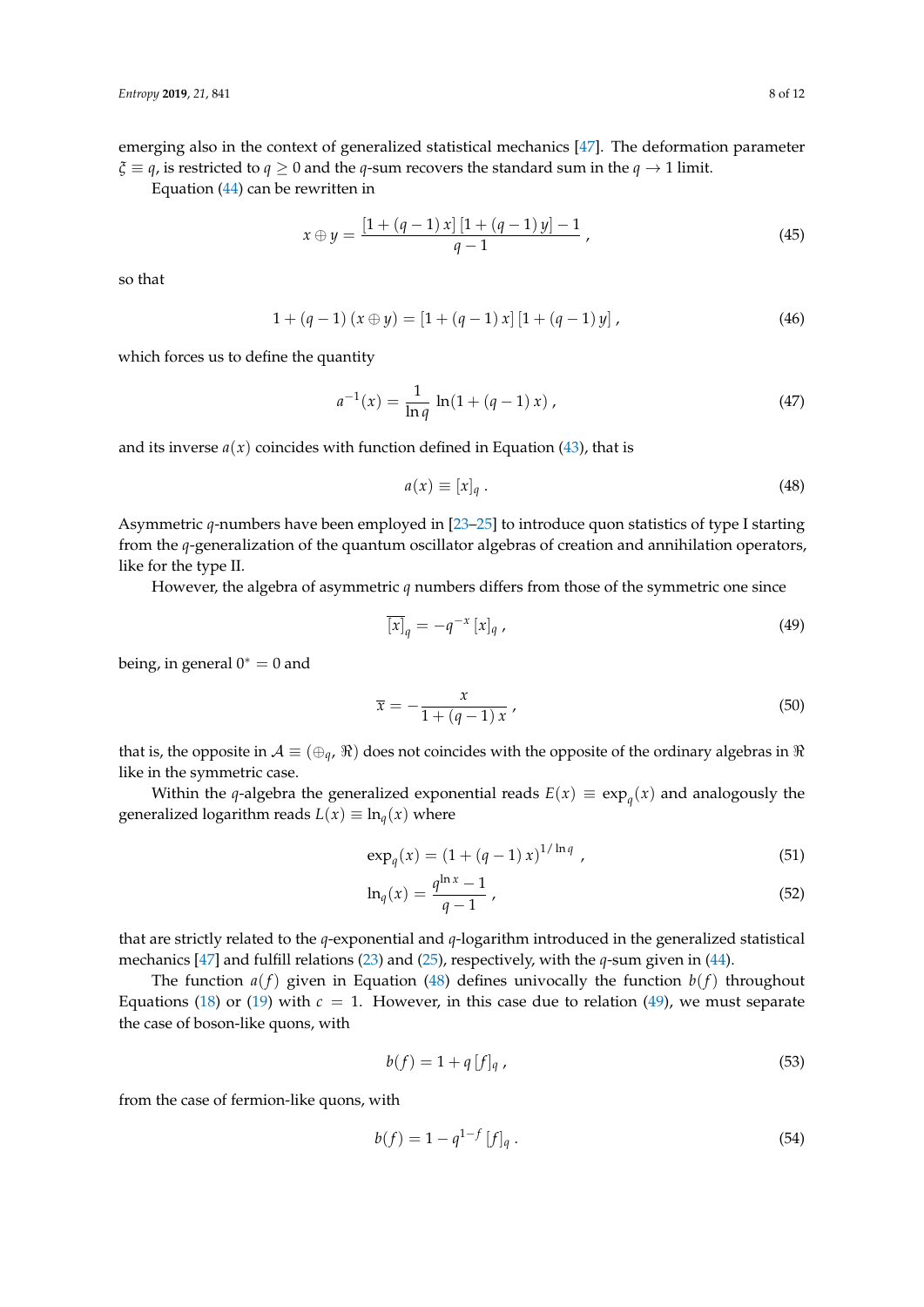### *5.1. Bosons-Like Quons*

The kinetic of boson-like quons is depicted by the nonlinear Fokker-Planck equation

$$
\frac{\partial f}{\partial t} = \mathbf{\nabla} \left( D \, m \, \beta \, \gamma_{\text{Bose}}(f) \, v + D \, \Omega_{\text{Bose}}(f) \, \mathbf{\nabla} \, f \right),\tag{55}
$$

with a nonlinear drift term

$$
\gamma_{\text{Bose}}(f) = \gamma_2 q^{2f} + \gamma_1 q^f + \gamma_0 \,,\tag{56}
$$

where

$$
\gamma_2 = \frac{q}{(q-1)^2}, \qquad \gamma_1 = -\frac{1+q}{(q-1)^2}, \qquad \gamma_0 = -\gamma_2 - \gamma_1 \tag{57}
$$

and a nonlinear diffusive term

$$
\Omega_{\text{Bose}}(f) = \frac{\ln q}{q - 1} q^f \,, \tag{58}
$$

that reduces to a constant  $\Omega_{Bose}(f) \to 1$  in the  $q \to 1$  limit. Therefore, differently from the symmetric case, Boson-like type I quons undergo classical diffusive process governed by a nonlinear diffusion current.

The steady state classical Boson-like quons follows from Equation (11) that in this case reads

$$
\frac{q^f - 1}{q^{1+f} - 1} = e^{-\epsilon} \,,\tag{59}
$$

that solved for  $f(\epsilon)$  gives

$$
f_{\text{Bose}}(\epsilon) = \frac{1}{\ln q} \ln \frac{e^{\epsilon} - 1}{e^{\epsilon} - q} \,. \tag{60}
$$

As expected, in the  $q \rightarrow 1$  limit, the steady state of the Boson-like quons (60) reduces to the stationary distribution of bosons.

#### *5.2. Fermions-Like Quons*

The kinetic of fermion-like quons is depicted by the nonlinear Fokker-Planck equation

$$
\frac{\partial f}{\partial t} = \mathbf{\nabla} \Big( D \, m \, \beta \, \gamma_{\text{Fermi}}(f) \, \mathbf{v} + D \, \Omega_{\text{Fermi}}(f) \, \mathbf{\nabla} \, f \Big) \,, \tag{61}
$$

with a nonlinear drift term

$$
\gamma_{\text{Fermi}}(f) = \gamma_+ q^f + \gamma_- q^{-f} + \gamma_0 \,, \tag{62}
$$

where

$$
\gamma_{+} = -\frac{1}{(q-1)^2} \,, \qquad \gamma_{-} = -\frac{q}{(q-1)^2} \,, \qquad \gamma_{0} = -\gamma_{+} - \gamma_{-} \,, \tag{63}
$$

and a nonlinear diffusive term

$$
\Omega_{\text{Fermi}}(f) = \omega_0 + \omega_+ q^f + \omega_- q^{-f} \tag{64}
$$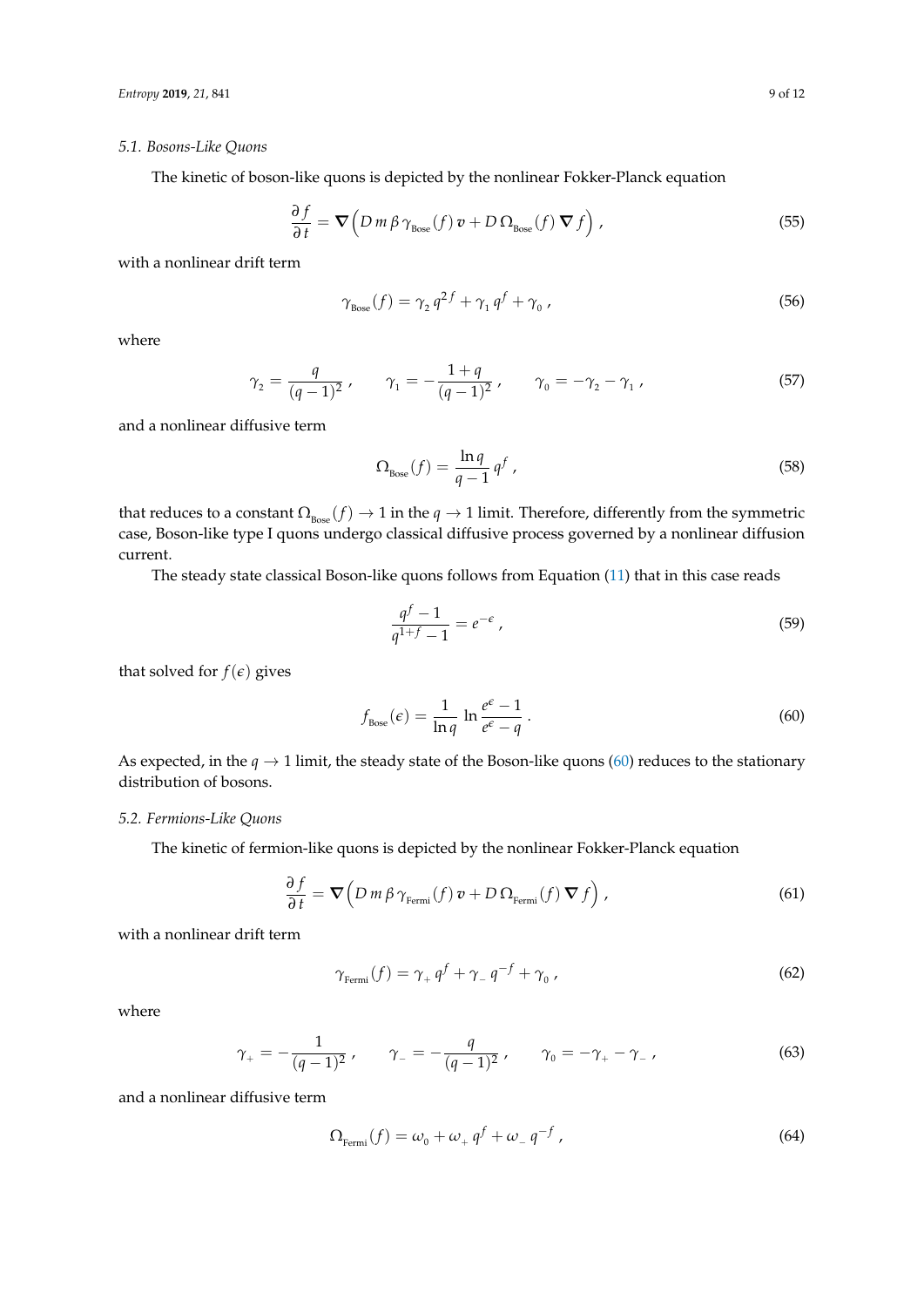### *Entropy* **2019**, *21*, 841 10 of 12

where

$$
\omega_0 = \frac{2q \ln q}{(q-1)^2}, \qquad \omega_+ = -\frac{\ln q}{(q-1)^2}, \qquad \omega_- = -\frac{q \ln q}{(q-1)^2}.
$$
 (65)

and reduces to a constant  $\Omega_{Fermi}(f) \to 1$  in the  $q \to 1$  limit. Again, type I quons undergo classical diffusive process governed by a nonlinear diffusion current.

The steady state now follows from relation

$$
\frac{q^f - 1}{q^{1-f} - 1} = e^{-\epsilon} \tag{66}
$$

that solved for  $f(\epsilon)$  gives

$$
f_{\text{Fermi}}(\epsilon) = \frac{1}{\ln q} \ln \left( \frac{1 - e^{-\epsilon}}{2} + \sqrt{\left(\frac{1 - e^{-\epsilon}}{2}\right)^2 + q e^{-\epsilon}} \right) . \tag{67}
$$

and reduces to the stationary distribution of fermion particles in the  $q \rightarrow 1$  limit.

### **6. Conclusions**

In this paper we have proposed an algebraic approach to study many body particle systems obeying a non-conventional statistics, in the semiclassical picture. A nonlinear Fokker-Planck equation, describing the kinetic of collectively interacting particles, has been obtained according to a kinetic interaction principle. The particle current is fixed by the two functions  $a(f)$  and  $b(f)$  that regulate the transition probability from the departing site to the arrival site in a way that depends only on the population of the initial and final sites, respectively. In this formalism, bosons-like and fermions-like particles follow from a very easy assumption on the function  $a(f)$  and  $b(f)$  by means of a generalized version of the inclusion/exclusion principle given by  $b(f) \oplus a(f) = 1$ , with  $b(f) = a(c \pm f)$  for a generalized composition law that fixes the form of the functions  $a(f)$ , and then  $b(f)$ , and consequently fixes the steady particle distribution.

Following this approach, we have studied boson-like and fermion like quons of type II [26], whose underling algebra is related with the generalized sum (26), as well as boson-like and fermion like quons of type I [13], whose underlying algebra is defined by the generalized sum (44). It has been shown that the kinetic of type II quons is described by a nonlinear Fokker-Planck equation with a nonlinear drift current and a linear diffusive current like in the case of standard Bose and Fermi particles; otherwise, the kinetic of type I quons is described by a nonlinear Fokker-Planck equation with a nonlinear drift current and a nonlinear diffusive current.

Finally, let us remark that, following the same approach described in this work, several non conventional statistics in the classical picture can be obtained employing different composition laws. For instance, in addition to the *κ*-sum and the *q*-sum studied in this paper, other examples can be found in the framework of the generalized statistical mechanics [48,49].

**Author Contributions:** The authors have equally contributed to the manuscript. They all have read and approved its final version.

**Funding:** This research received no external funding.

**Conflicts of Interest:** The authors declare no conflict of interest.

#### **References**

- 1. Pauli, W. The connection between spin and statistics. *Phys. Rev.* **1940**, *58*, 716–722. [\[CrossRef\]](http://dx.doi.org/10.1103/PhysRev.58.716)
- 2. Luders, G.; Zumino, B. Connection between spin and statistics. *Phys. Rev.* **1958**, *110*, 1450–1453. [\[CrossRef\]](http://dx.doi.org/10.1103/PhysRev.110.1450)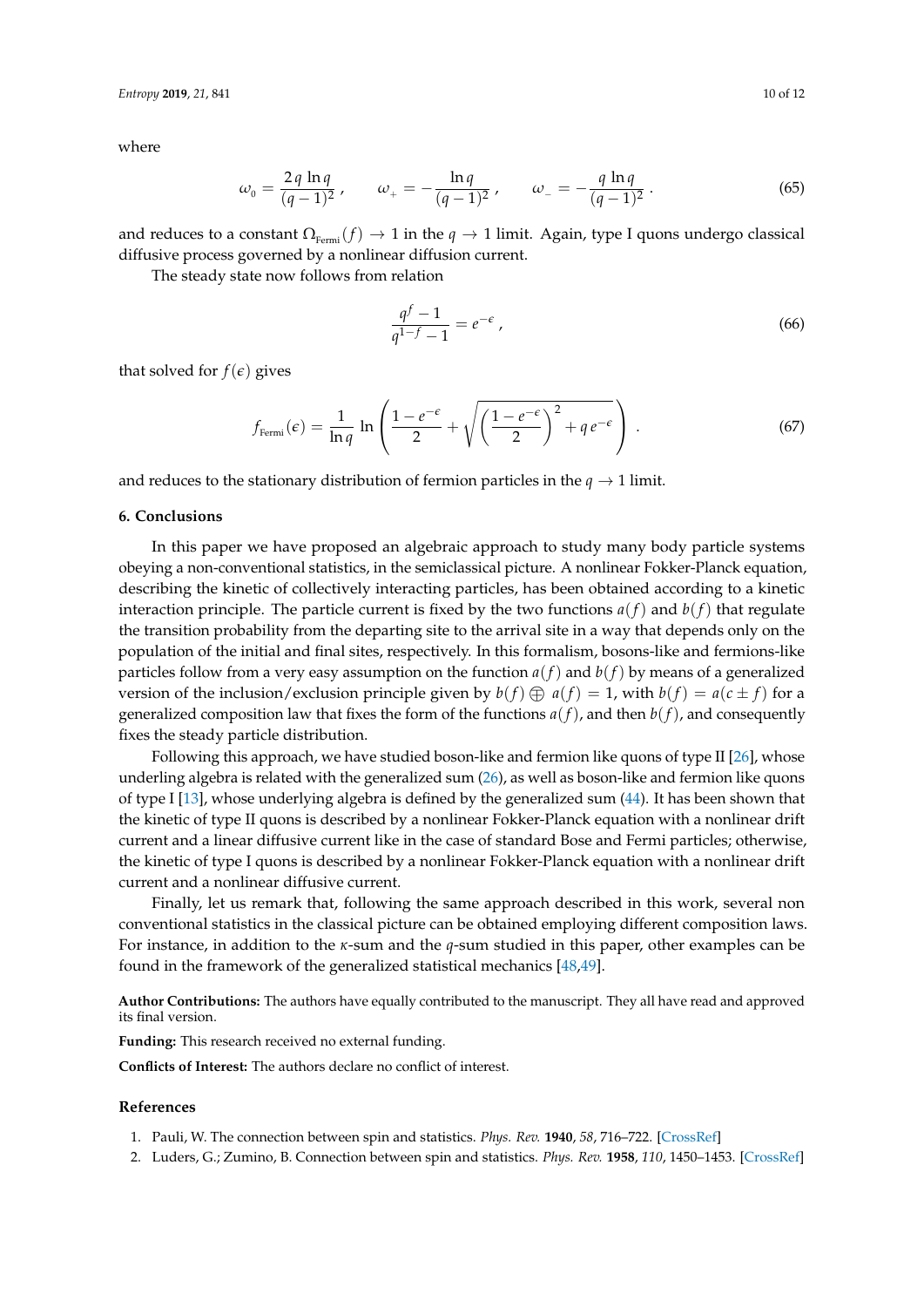- 3. Reines, F.; Sobel, H.W. Test of the Pauli exclusion principle for atomic electrons. *Phys. Rev. Lett.* **1974**, *32*, 954. [\[CrossRef\]](http://dx.doi.org/10.1103/PhysRevLett.32.954)
- 4. Modugno, G.; Inguscio, M.; Tino, G.M. Search for small violations of the symmetrization postulate for spin-0 particles. *Phys. Rev. Lett.* **1998**, *81*, 4790–4793. [\[CrossRef\]](http://dx.doi.org/10.1103/PhysRevLett.81.4790)
- 5. VIP Collaboration. New experimental limit on the Pauli exclusion principle violation by electrons. *Phys. Lett. B* **2006**, *641*, 18–22. [\[CrossRef\]](http://dx.doi.org/10.1016/j.physletb.2006.07.054)
- 6. Campagnano, G.; Zilberberg, O.; Gornyi, I.V.; Feldman, D.E.; Potter, A.C.; Gefen, Y. Hanbury Brown–Twiss interference of anyons. *Phys. Rev. Lett.* **2012**, *109*, 106802. [\[CrossRef\]](http://dx.doi.org/10.1103/PhysRevLett.109.106802)
- 7. Shen, Y.; Ai, Q.; Long, G.L. The relation between properties of Gentile statistics and fractional statistics of anyon. *Physica A* **2010**, *389*, 1565–1570. [\[CrossRef\]](http://dx.doi.org/10.1016/j.physa.2009.12.042)
- 8. Lavagno, A.; Swamy, P.N. Thermostatistics of deformed bosons and fermions. *Found. Phys.* **2009**, *40*, 814–828. [\[CrossRef\]](http://dx.doi.org/10.1007/s10701-009-9363-0)
- 9. Bagarello, F. Quons, coherent states and intertwining operators. *Phys. Lett. A* **2009**, *373*, 2637–2642. [\[CrossRef\]](http://dx.doi.org/10.1016/j.physleta.2009.05.037)
- 10. Kibler, M.R. Miscellaneous applications of quons. *SIGMA* **2007**, *3*, 092. [\[CrossRef\]](http://dx.doi.org/10.3842/SIGMA.2007.092)
- 11. El Baz, M.; Hassouni, Y. Deformed exterior algebra, quons and their coherent states. *Int. J. Mod. Phys. A* **2003**, *18*, 3015–3040. [\[CrossRef\]](http://dx.doi.org/10.1142/S0217751X03015386)
- 12. Greenberg, O.W.; Delgado, J.D. Construction of bosons and fermions out of quons. *Phys. Lett. A* **2001**, *288*, 139–144. [\[CrossRef\]](http://dx.doi.org/10.1016/S0375-9601(01)00552-7)
- 13. Greenberg, O.W. Particles with small violations of Fermi or Bose statistics. *Phys. Rev. D* **1991**, *43*, 4111–4120. [\[CrossRef\]](http://dx.doi.org/10.1103/PhysRevD.43.4111)
- 14. Acharya, R.; Swamy, P.N. Statistical mechanics of anyons. *J. Phys. A*, **1994**, *27*, 7247–7263. [\[CrossRef\]](http://dx.doi.org/10.1088/0305-4470/27/22/005)
- 15. Truscott, A.G.; Strecker, K.E.; McAlexander, W.I.; Partridge, G.B.; Hulet R.G. Observation of Fermi pressure in a gas of trapped atoms. *Science* **2001**, *291*, 2570–2572. [\[CrossRef\]](http://dx.doi.org/10.1126/science.1059318)
- 16. Algin, A.; Senay, M. High-temperature behavior of a deformed Fermi gas obeying interpolating statistics. *Phys. Rev. E* **2012**, *85*, 041123. [\[CrossRef\]](http://dx.doi.org/10.1103/PhysRevE.85.041123)
- 17. Wilczek, F. (Ed.) *Fractional Statistics and Anyon Superconductivity*; World Scientific: Singapore, 1990.
- 18. Camino, F.E.; Zhou, W.; Goldman, V.J. Realization of a Laughlin quasiparticle interferometer: Observation of fractional statistics. *Phys. Rev. B* **2005**, *72*, 075342. [\[CrossRef\]](http://dx.doi.org/10.1103/PhysRevB.72.075342)
- 19. Stern, A. Anyons and the quantum Hall effect—A pedagogical review. *Ann. Phys.* **2008**, *323*, 204–249. [\[CrossRef\]](http://dx.doi.org/10.1016/j.aop.2007.10.008)
- 20. Ezawa, Z.F.; Iwazaki, A. Quantum Hall liquid, Josephson effect, and hierarchy in a double-layer electron system. *Phys. Rev. B* **1993**, *47*, 7295–7311. [\[CrossRef\]](http://dx.doi.org/10.1103/PhysRevB.47.7295)
- 21. Kitaev, A.Y. Fault-tolerant quantum computation by anyons. *Ann. Phys.* **2003**, *303*, 2–30. [\[CrossRef\]](http://dx.doi.org/10.1016/S0003-4916(02)00018-0)
- 22. Das Sarma, S.; Freedman S.M.; Nayak, C. Topologically protected qubits from a possible non-abelian fractional quantum Hall state. *Phys. Rev. Lett.* **2005** *94*, 166802. [\[CrossRef\]](http://dx.doi.org/10.1103/PhysRevLett.94.166802)
- 23. Green, H.S. A Generalized Method of Field Quantization. *Phys. Rev.* **1953**, *90*, 270–273. [\[CrossRef\]](http://dx.doi.org/10.1103/PhysRev.90.270)
- 24. Greenberg, O.W. Example of infinite statistics. *Phys. Rev. Lett.* **1990**, *64*, 705–708. [\[CrossRef\]](http://dx.doi.org/10.1103/PhysRevLett.64.705)
- 25. Chaturvedi, S.; Kapoor, A.K.; Sandhya, R.; Srinivasan, V.; Simon, R. Generalized commutation relations for a single-mode oscillator. *Phys. Rev. A* **1991**, *43*, 4555–4557. [\[CrossRef\]](http://dx.doi.org/10.1103/PhysRevA.43.4555)
- 26. Biedenharn, L.C. The quantum group *SUq*(2) and a *q*-analogue of the boson operators. *J. Phys. A* **1989**, *22*, L873–L878. [\[CrossRef\]](http://dx.doi.org/10.1088/0305-4470/22/18/004)
- 27. Macfarlane, A.J. On *q*-analogues of the quantum harmonic oscillator and the quantum group *SUq*(2). *J. Phys. A* **1989**, *22*, 4581–4588. [\[CrossRef\]](http://dx.doi.org/10.1088/0305-4470/22/21/020)
- 28. Jackson, F. *q*-Form of Taylor's theorem. *Mess. Math.* **1909**, *38*, 57–61.
- 29. Leinaas, J.M.; Myrheim, J. On the theory of identical particles. *Il Nuovo Cim. B* **1977**, *37*, 1–23. [\[CrossRef\]](http://dx.doi.org/10.1007/BF02727953)
- 30. Wilczek, F. Magnetic flux, angular momentum, and statistics. *Phys. Rev. Lett.* **1982**, *48*, 1144–1146. [\[CrossRef\]](http://dx.doi.org/10.1103/PhysRevLett.48.1144)
- 31. Lerda, A. *Anyons: Quantum Mechanics of Particles with Fractional Statistics*; Springer: Berlin/Heidelberg, Germany, 1992.
- 32. Carollo, A.; Spagnolo, B.; Valenti, D. Uhlmann curvature in dissipative phase transitions, *Sc. Rep. Nat.* **2018**, *8*, 9852.
- 33. Cattani M.; Fernandes, N.C. Baryon states as colorspinors in gentilionic statistics. *Phys. Lett. A* **1987**, *124*, 229–232. [\[CrossRef\]](http://dx.doi.org/10.1016/0375-9601(87)90626-8)